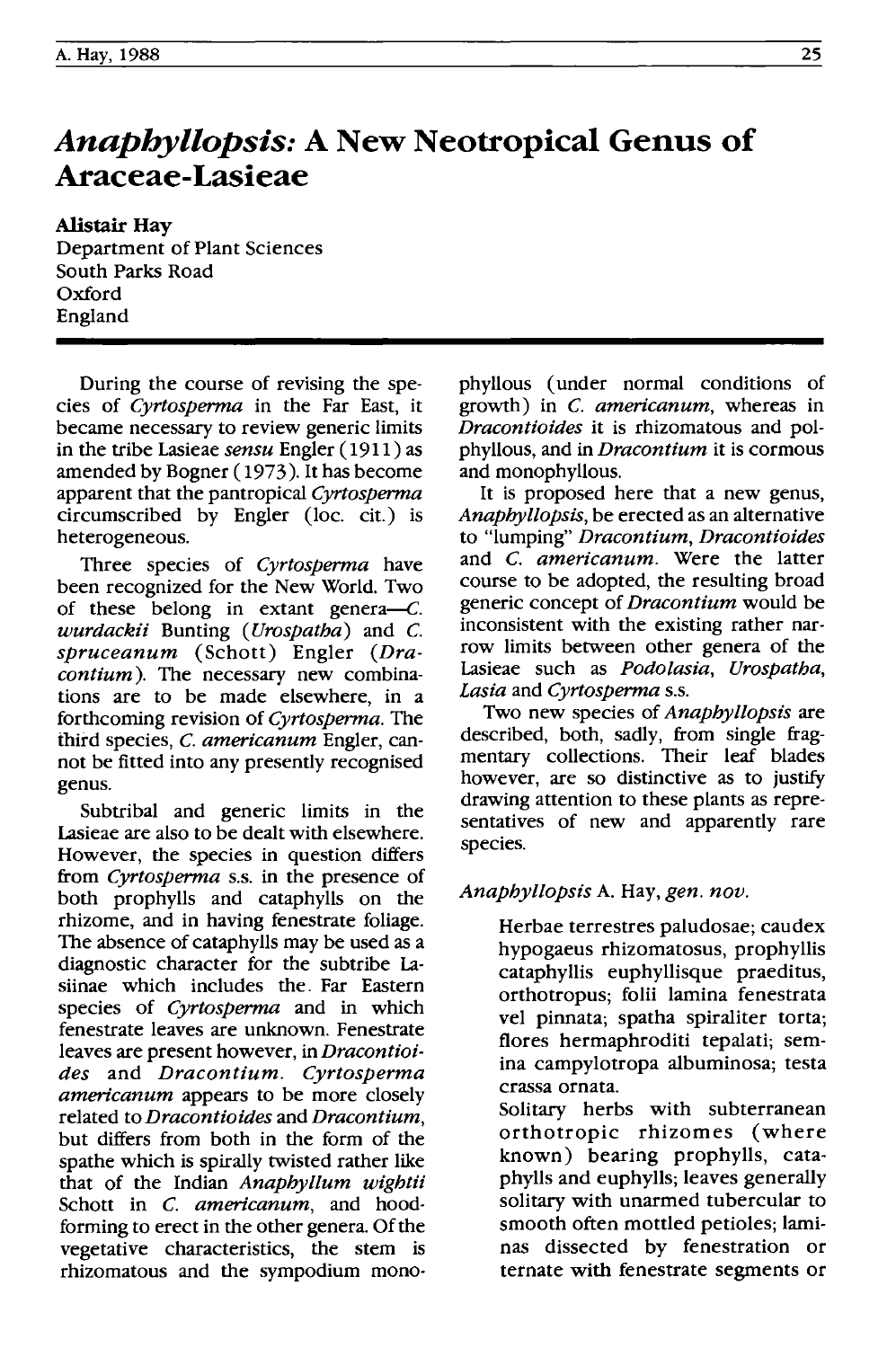simply pinnate; inflorescence terminal, solitary, on long peduncles similar to the petioles; spathe membranaceous, papery when dry, marcescent, convolute towards the base, spirally twisted in the mid and upper part; spadix with a stipe adnate for most of its length to the spathe; flowers hermaphrodite throughout the length of the spadix, tepalate, maturing (like the fruits) in a basipetal sequence; perianth and androecium tetramerous; stamens with short, strap-like filaments and extrorse bilocular anthers opening by apical pore-like slits; pollen ovoid, monosulcate, with more or less smooth exine; ovary superior, unilocular, uni-or biovulate with basal placentation; stigma not nectariferous; fruit ovoid to obpyramidal, indehiscent; seed campylotropous, pachychalazal, albuminous; seed-coat thick, verruculose to deeply channelled. Type species: A. *americana* (Engler) A. Hay: (basionym *Cyrtosperma americanum*  Engler). Distribution: Tropical South America - Venezuela, Surinam, French Guiana and Brazil. Widely dispersed, the collecting sites of the three species (Fig. 4.) fall within three of the Pleistocene forest refugia proposed by Prance ( 1982).

# Key to species of *Anapbyllopsis*

1. Lamina pinnater; leaflets ovate, petiolulate . . . . . . . . . . . . *A. pin nata*  1. Anterior lobe pinnatifid, or if interpreted as pinnate then the leaflets sessile with broad insertions . . . . . . . . 2 2. Lateral segments of anterior lobe with retuse to bifurcate apices . . . . . . . . . . . . . . . . . . . . . . *A. americana*  2. Lateral segments of anterior lobe with rounded apices. . . . . *A. cururuana* 

*Anapbyllopsis pinnata* A. Hay, *sp. nov.* 

A ceteribus speciebus *Anaphyllopsidis*  folio veriter pinnato differt.

Stem unknown; leaf solitary; petiole mottled, warty, ca. 1.5 m long, ca .1 cm diam. (dry); lamina pinnate; lowermost leaflets (= posterior lobes) stalked for ca. 3 cm, their blades ca. 30 cm long, 11cm wide, oblong-ovate, more or less symmetrical, with the tips acuminate for ca. 2 cm; primary lateral veins (of leaflets) pinnate, ca. 12 on each side of the midrib, brochidodromous, collected into a more or less undulating sub-marginal vein, not prominent below (in dry state ); secondary venation reticulate, faint; anterior rachis ca. 13 cm long, with two pairs of opposite leaflets similar to basal pair but progressively smaller, terminating in an incompletely divided pair of segments; peduncle smooth otherwise similar to, and winding round the petiole; spathe membranous and papery (dry), ca. 16 cm long, ca. 7 cm wide at widest, ovate-lanceolate (flattened), convolute in the lower quarter, spirally twisted in the upper  $\frac{2}{3}$  greenish outside, reddish brown within; spadix 2.3 cm long, 8 mm diam., stipitate for ca. 6 mm with the stipe adnate to the spathe; flowers tetramerous; ovary unilocular; ovules two; stigma raised for ca. 1 mm on a conical style; fruit and seed unknown, Fig. 1. Type: Venezuela, Territorio Amazonas, Rio Negro, near the Brazilian border around Piedra de Cucuy (approx. 66 51" W; 1 13" N), 2 Nov. 1968,]. G. *Wessels Boer* 2387 (U! holotype). Distribution: known only from the type collection from tropical rain forest on granitic soil; altitude 100-350 m.

# *Anaphyllopsis americana* (Engler) A. Hay, *comb. nov.*

*Cyrtosperma americanum* Engler in Martius, Fl. Bras. 3,2 (8178) 117, t. 22 & in DC, Monog. Phanerogam. 2 (1879) 272 & in Pflanzenr. 48 (IV. 23C)(1911) 22, fig. 8; Pulle Enum. Vasc. Pl. Suriname (1906) 78; Jonker-Verhoef & Jonker in Acta Bot. Neerl. 15 (1966) 130. Type: French Gui-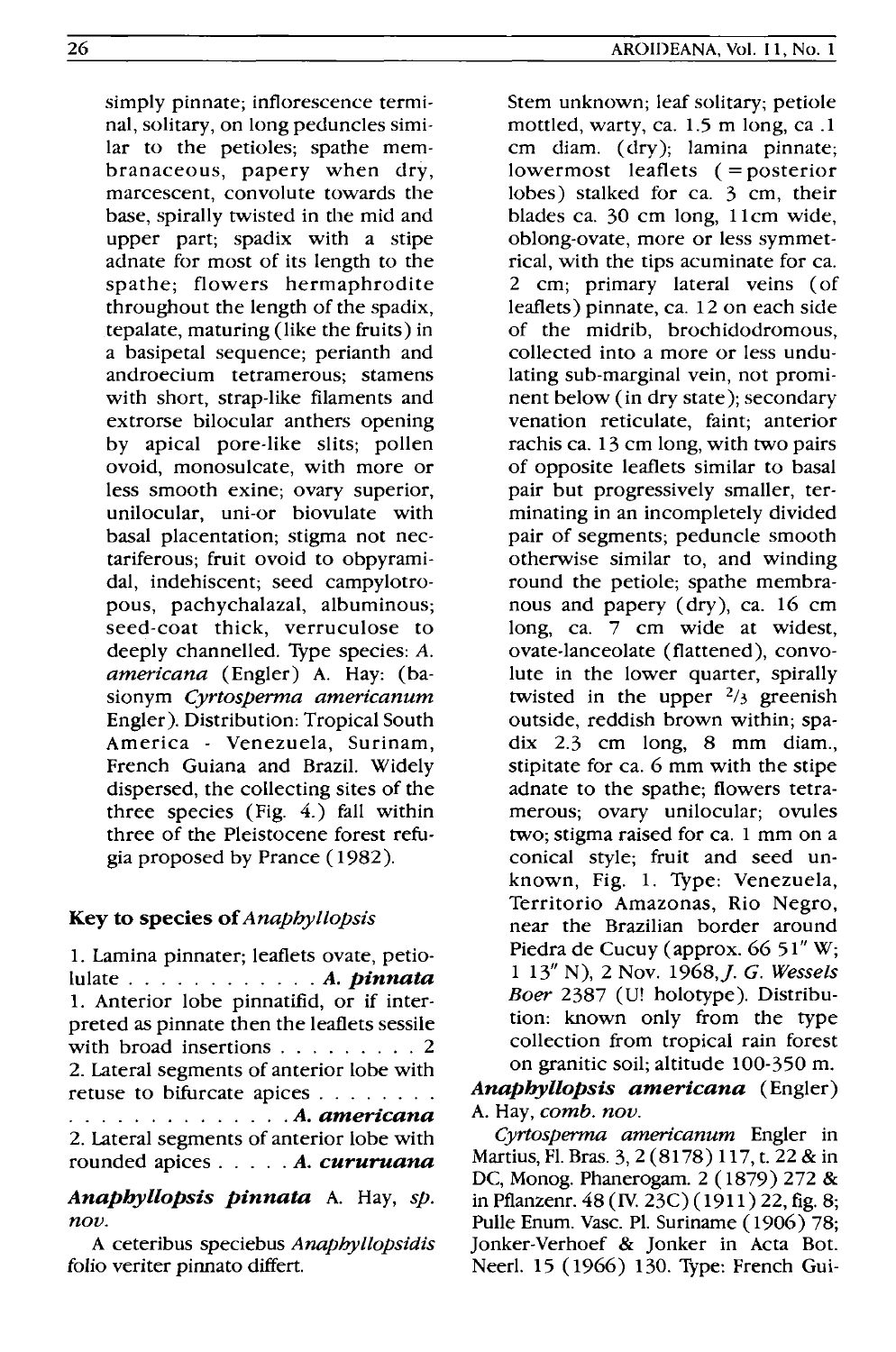

Fig. l. A. *americana* 

ana, *Leprieur* 152 (P! lectotype, selected here; US!)

> Herb to 1.5 m tall; rhizome straight, subterranean, orthotropic, brittle, ca. 2-3 cm diam., to ca. 15 cm long with few scattered roots (in anerobic conditions); or short with copious roots (aerobic conditions); leaf solitary, rarely to three together; petiole to l.5 m long (usually less),

mottled green, grey and brown, weakly pustular, unarmed, spongy, conspicuously geniculate at apex; sheath very short, rarely to 8 cm, membranous; lamina dark green, glossy above, dull below, sagittate; anterior lobe pinnatisect by fenestration (juvenile expanded leaves sometimes remaining fenestrate), lateral segments opposite, separated to near midrib, *unicostate,* with submarginal veins, *costae* divided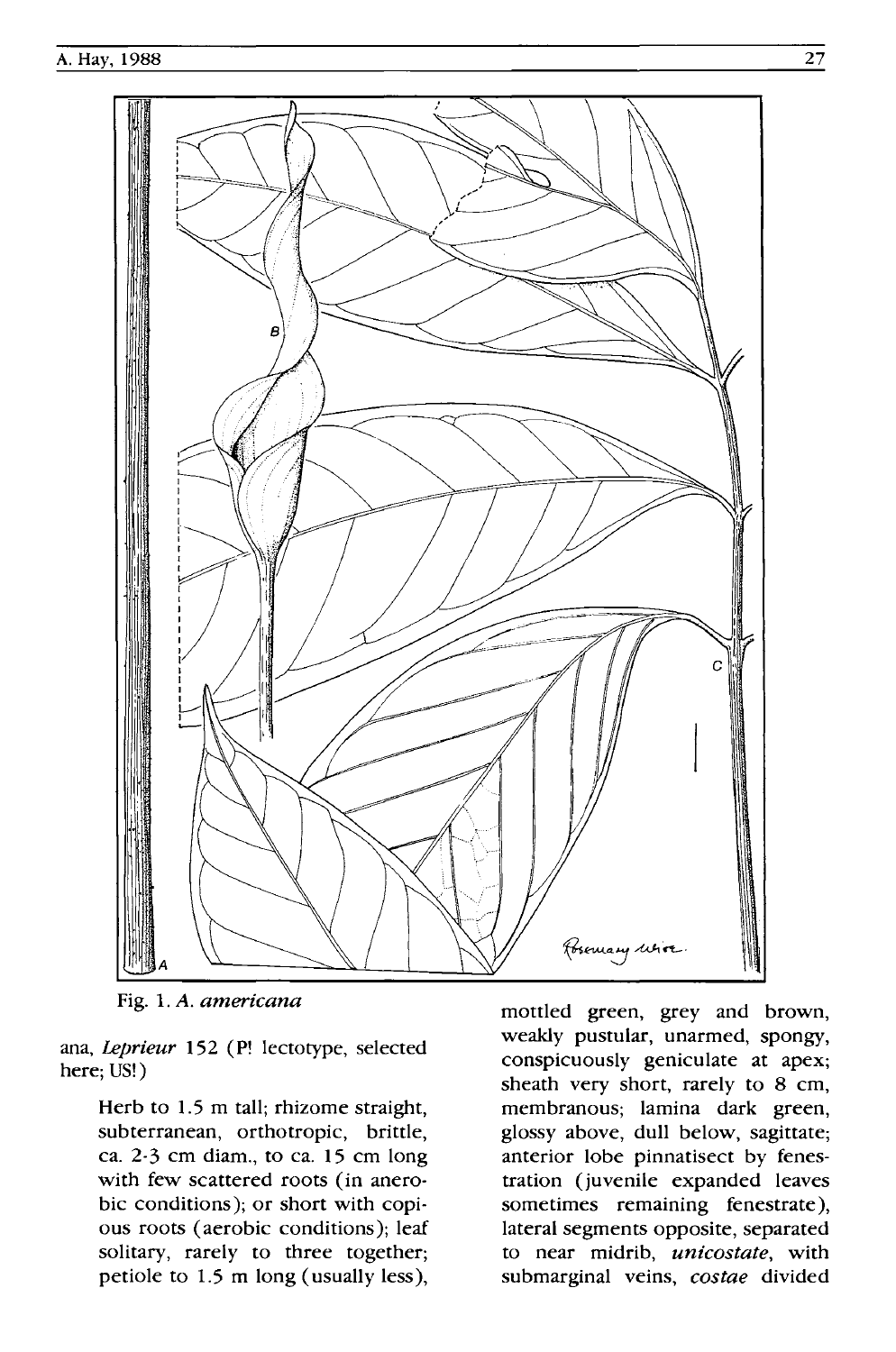and running to the extremities of the retuse or bifurcate tips; terminal segment rhomboid; posterior lobes naked in the sinus for ca. 5 cm, entire on the *posterior* side, more or less pedately divided by fenestration on the *anterior* side; inflorescence solitary; rarely with an inflorescence and infructescence present together on one plant; peduncle slightly shorter than and similar to the petiole, present with leaf; spathe (and spadix) drying black and turning black in alcohol, to 18 cm long,

Fig. 2. *A. pinnata* 

ca. 6cm wide at widest point, lanceolate, convolute below, twisted above, erect, pale greenishbrown to reddish outside, ivory with purpose margins below within; spadix on a stipe completely adnate to the spathe and thus displaced at an angle to the peduncle, ca. 2.5 cm long, ca. 7 mm wide; flowers tetramerous, ovary unilocular; stigma dry, button-like, very small; ovule solitary, with basal placentation; fruit obpyramidal, ca. 1 X 1 cm, flat-topped and closely spaced form-

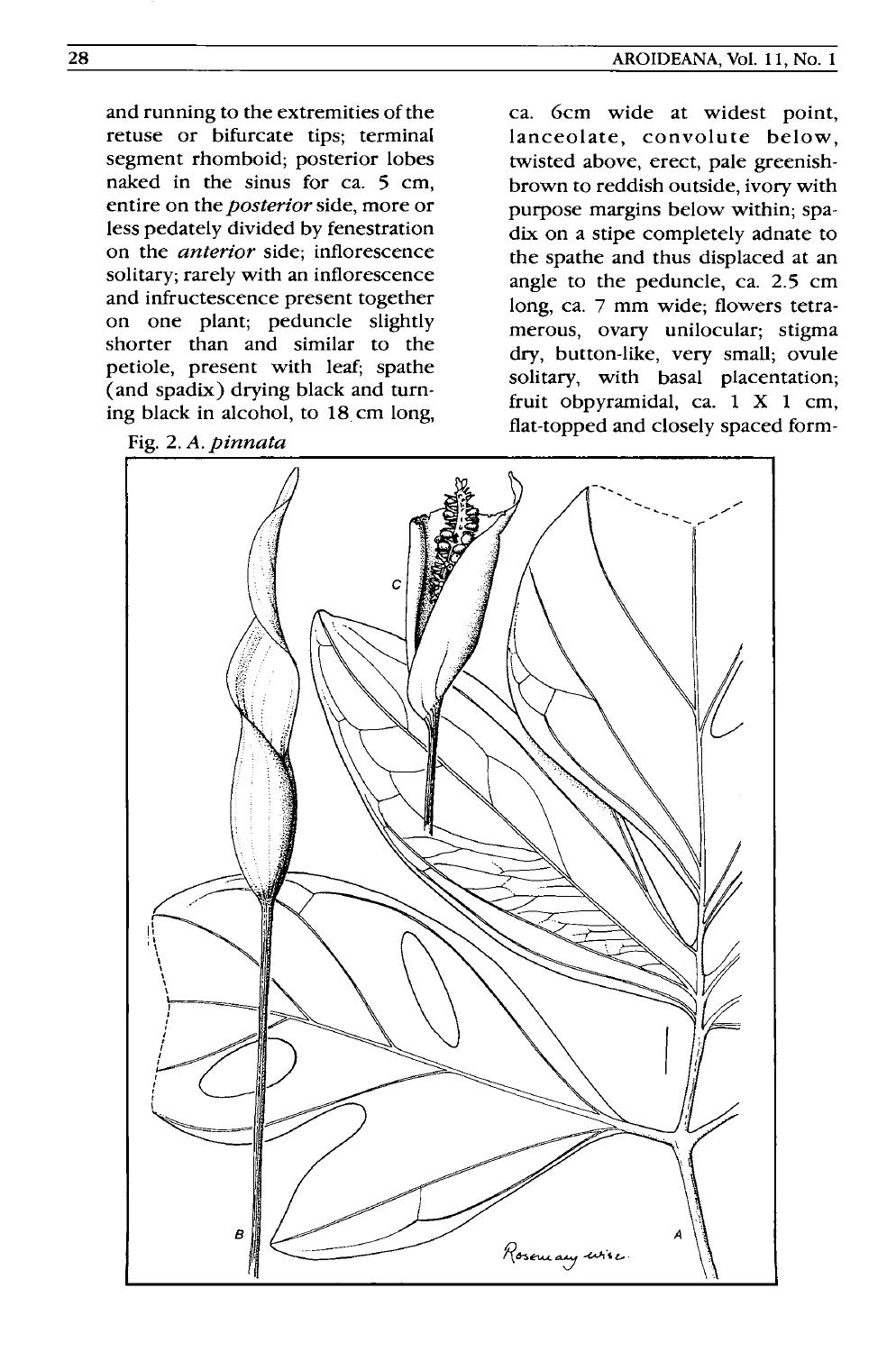ing channels in between, Fig. 2. Distribution: Surinam and French Guiana; growing in lowland swamp forest, swamp forest regrowth, swampy woodland and scrub.

I observed this species in August 1984 growing in and near the ORSTROM forest regeneration plots along the Piste Ste. Elie near Sinnamary in French Guiana. Plants were growing in the shade of swamp forest floor, and were rare, in individuals widely scattered. They were found to have the rhizome below the water table, with the apical bud situated at the interface of slate-grey waterlogged (ferrous) and the overlying brown (ferric) aerobic soil. The bases of the rhizomes lay level with the top of an underlying layer of sand. In such conditions the rhizomes bore very few roots, scattered along the length. Some of these were wrinkled, suggesting they are contractile. A few plants were also found growing in an area flooded by a stream blocked off by the road which had been built eleven years previously. A considerable depth of sand had been deposited by the stream over the forest soil, the trees had died and the canopy had opened up. Here *A. americana* was much more vigorous than when growing within the forest, some with three leaves at once and two inflorescences. The water table was more or less level with the sand, and the canopy had opened up. Here *A. americana* was much more vigorous than when growing within the forest, some with three leaves at once and two inflorescences. The water table was more or less level with the sand, and the rhizomes had apparently grown up through it. They had become short, with a great many roots clustered around the crown. Curiously, although several plants were in fruit, no seedlings or juvenile plants were found at this site, whereas they are present in the forest. In areas of free standing water, a few plants were found growing at surface level in the corner of buttresses of dead boles, rooted in moss, bark and mud collected there. Part of the material I collected was lost in transit to the United States, and my collections are represented by some living plants kindly received at Munich by Josef Bogner. I have therefore been unable to examine in detail the structure of the seed. Engler's illustration (loc. cit.) gives the impression of a thin testa surrounding a thick runinate endosperm enclosing the embryo. This is not so. His "embrog" is endosperm containing the embryo. His "endosperm" is the seed coat, and his "testa" is the seed-coat's outer pigmented layer. The channelled petiole and the inflorescence emerging without a leaf from the mounts of two cataphylls are at best atypical, at worst fictitious.

#### Specimens seen:

**French Guiana, Saut Mais**  $\pm$  **20km E. of** Saul, **Cremers** 6107 (CAY!, K!); Piste Ste elie, nr. Sinnamary, Hay 2818 (M!); Leprieur 152 (P!, US!), *s.n.* leg. 1838 (P!), leg. 1847 (P!); Marecages de Mt. Sineri, Mëlinon 52 (P!), 98 (P!), 115 (P!).

Surinam, confluence of the Tapanahoney and Paloemeu rivers, Wessels Boer 1223 (Kl, NY!, U!, US!).

### *Anaphyllopsis cururuana* A. Hay, *sp. nov..*

Ab alteris speceibus *Anaphyllopsidis*  lamina ternato-pinnata, lobis posticis utrinque fenestratis vel sectis, fructo ovoideo, differt.

Stem unknown, ca. 30 cm below soil level; leaf solitary; petiole ca. 1.3 m long, mottled green and white, weakly tubercular, unarmed; blade tripartite; posterior and anterior lobes stalked; anterior lobe pinnatifid by fenestration, divided to or very near to the midrib, with the proximal lateral segments opposite or subopposite, bicostate; costae divided shortly above junction with midrib; apices of the lateral segments narrowing to rounded, slightly asymmetrical and oblique apices; distal segment broad, if divided then more shallowly than the proximal segments; posterior lobes pinnatifid by fenestration or fenestrate on both sides of the posterior midribs; tips of the posterior lobes acuminate for ca. 2 cm; inflorescence solitary on a peduncle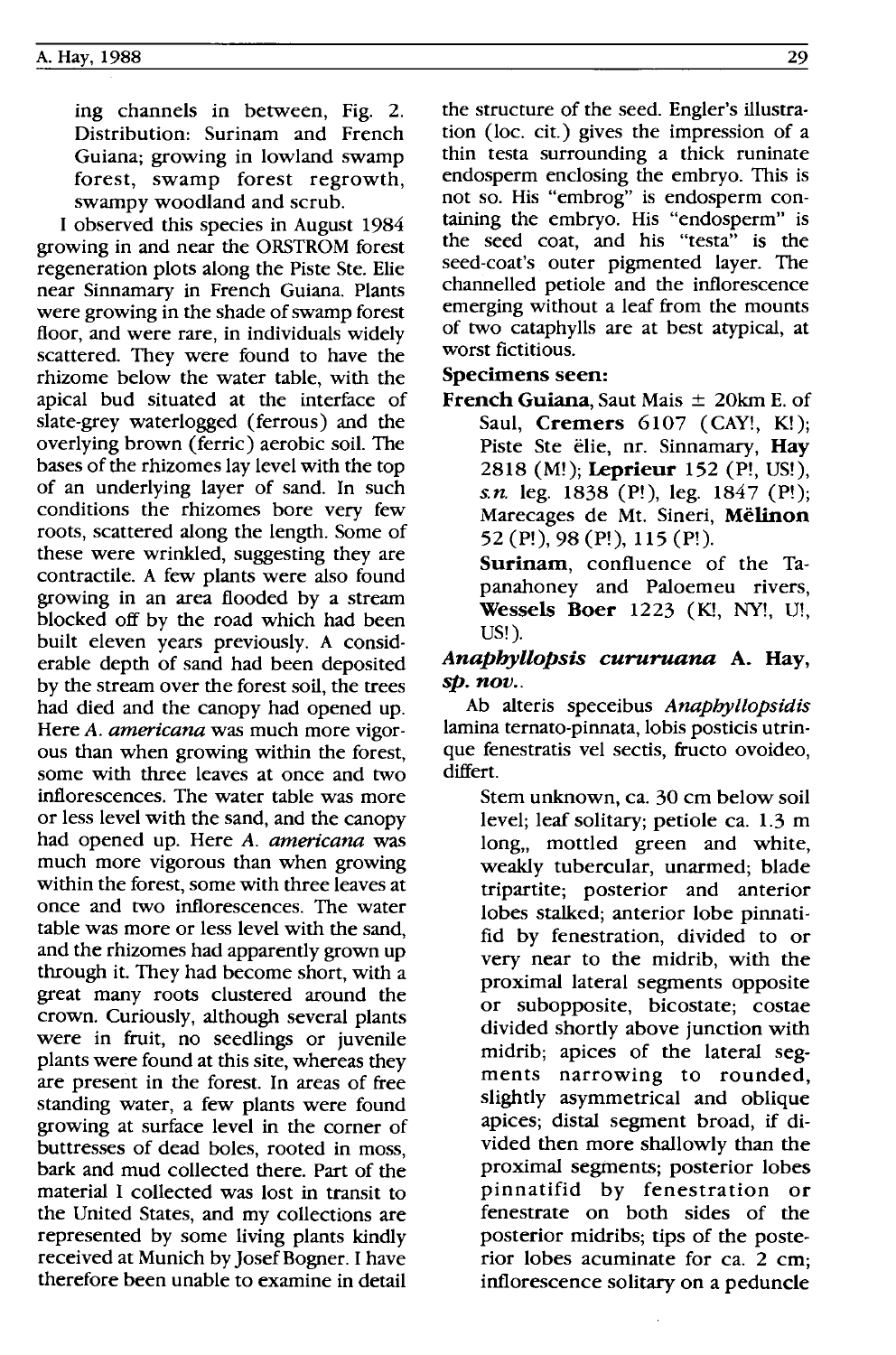

Fig. 3. A. cururuana

similar to the petiole; spathe membranous, spirally twisted in upper part, convolute in the lower, to 18 cm long, marcescent; spadix ca. 5 cm. long, 1.2 diarn. (intl.), ca. 8.5 cm long, 2.5 cm diam. (infr.), stipitate for ca. 8 mm; stipe completely adnate to the spathe; flowers tetramerous, ovary unilocular, uniovulate with basal placentation; fruit ovoid, smooth; seed orange-brown; testa irregularly crested, brain-like, Fig. 3. Type: Braxil, Estado de Para,

Alto Tapajos, Rio Cururu, 7 Feb. 1974. W. R. Anderson 10627 (US! Holotype; NY!, lAP Isotypes). Distribution: known only from the type collection, in water at the edge of a canal at ca. 140 m alt.

Judging from the herbarium sheets, the leaf of this species is first branched (at the top of the petiole) in the strict sense of branching by outgrowth, and thence further divided by dissection within the margin of the lamina (fenestration). It is thus intermediate in this respect between *A. americana,* in which dissection of the